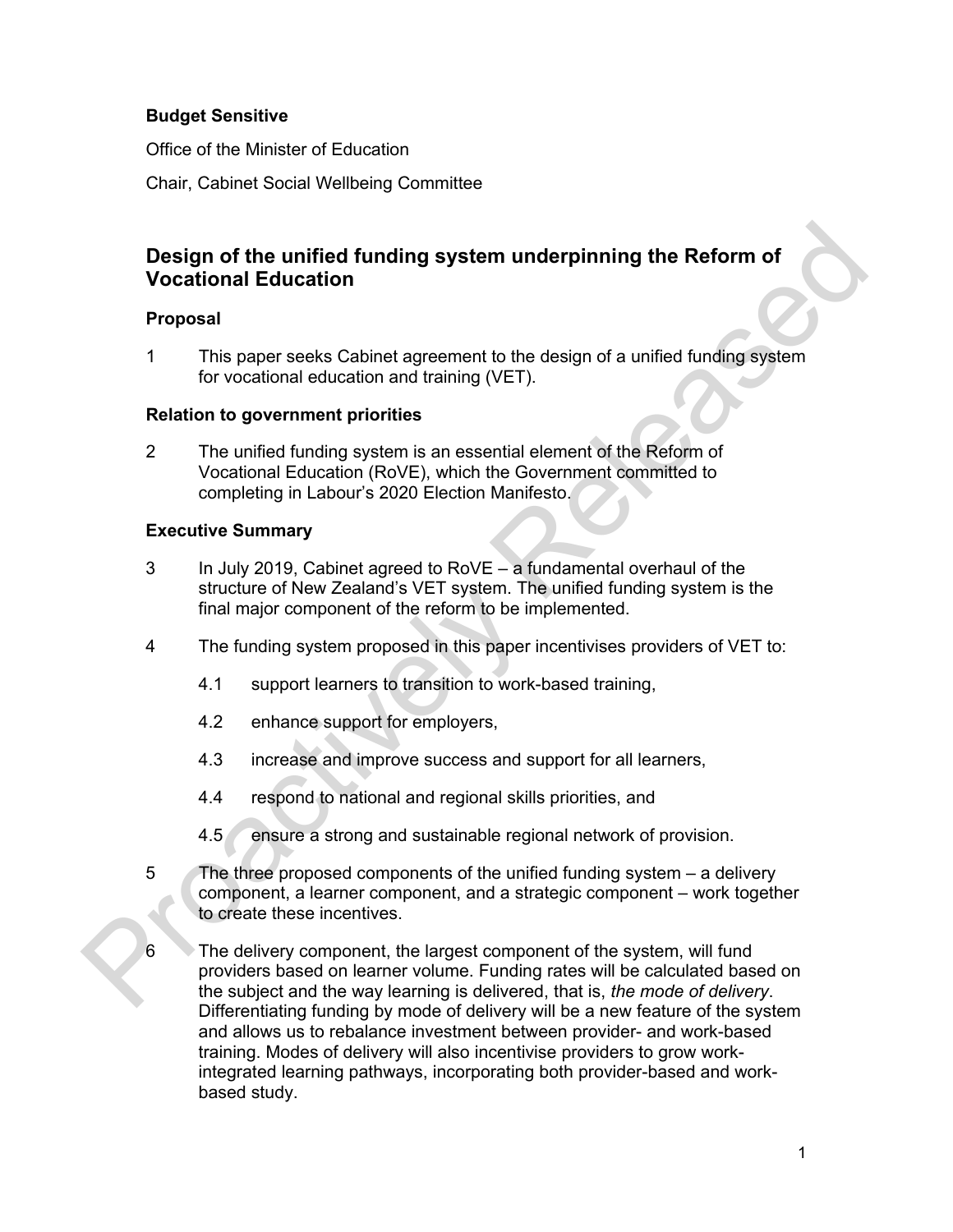7 The learner component will incentivise providers to support the unique needs of all their learners. It will be calculated based on enrolments of learners in groups who are most at risk of not completing VET qualifications and face disadvantages in the VET system. A portion of learner component funding will also reward providers that demonstrate improvement in their learners' success. s9(2)(f)(iv)

This component substantially increases funding targeted towards supporting learners and is key to realising our RoVE objective of meeting the needs of learners who have traditionally been underserved by the education system.

- 8 The strategic component will provide necessary funding unlinked to learner enrolments to progress strategic priorities. 50 percent of the component will respond to regional and national skills priorities identified by Workforce Development Councils (WDCs) and Regional Skills Leadership Groups (RSLGs). It will also support Te Pūkenga to meet its charter obligations, including building a sustainable national network of provision. The other 50 percent of the component will support programme development and maintenance, including for extramural programmes, aligned with the RoVE objectives. This component will support the system to innovate and adapt to meet the ever-changing needs of the New Zealand labour market. This component substantially increases funding largeled<br>meeting subspaces and is they to realising our RoVE objective of<br>meeting the needs of learnest and is two to realising our RoVE objective of<br>meeting the needs of lea
	- 9 These proposals represent significant change from the status quo. With strong transition and implementation, and careful mitigation of risks, the new funding system will support the reformed VET system to deliver the skills that learners, employers and communities need to thrive.

# **Background**

- 10 In July 2019, Cabinet agreed to RoVE a fundamental overhaul of the structure of New Zealand's VET system. This reform included the creation of Te Pūkenga – New Zealand Institute of Skills and Technology (established on 1 April 2020), six industry governed WDCs (established 11 June 2021), and 15 RSLGs (formed in June 2020). These structural changes work to build a strong, unified, sustainable VET system.
- 11 As part of RoVE, Cabinet agreed to develop a unified funding system for VET, which would apply to all provider-based and work-integrated education at certificate and diploma qualification levels 3 to 7 (excluding degree study) and all industry training [CAB-19-MIN-0354].
- 12 As part of Budget 2021, Cabinet agreed to \$279.5 million to support the implementation of the unified funding system over the next four years [CAB-21-MIN-0116.29 Initiative No: 13359]. This provides for an additional \$97 million per year for VET provision on an ongoing basis from 2023.
- 13 The unified funding system is one part of Government's investment in tertiary education. Cabinet has already taken decisions on funding for WDCs, RSLGs, and the establishment of Te Pūkenga. I am working on options for fee regulation and employer contributions as part of wider work on financing VET.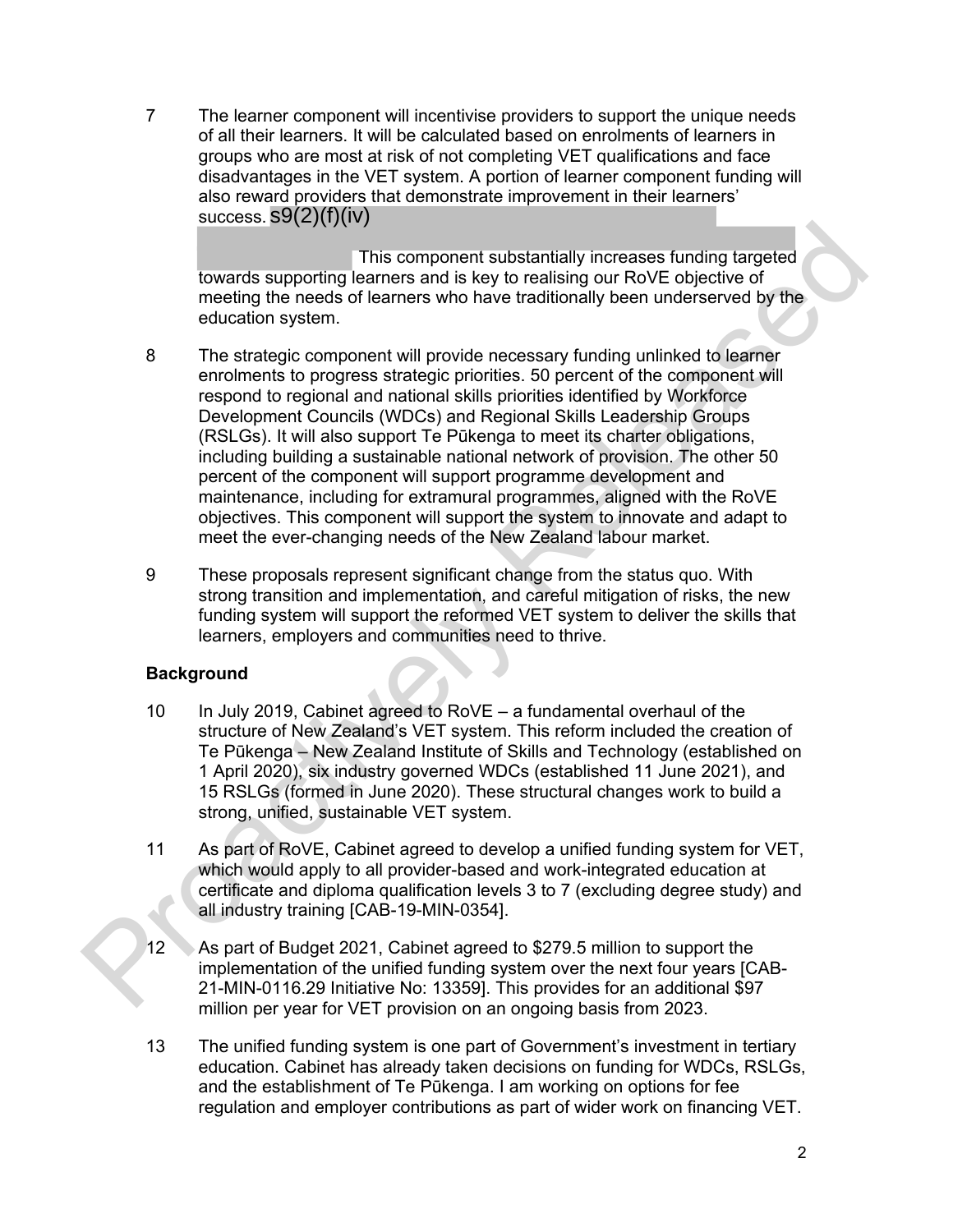# **The VET funding system needs change**

- 14 VET is currently split into two largely separate funding systems, governed by different funding policies:
	- 14.1 funding for work-based learning (currently in transitional industry training organisations (ITOs) but transitioning to providers, around \$185 million per annum); and
	- 14.2 funding for provider-based learning (around \$520 million per annum).
- 15 This existing funding model is not fit for purpose because it creates barriers between provider-based and work-based training. This means that workbased learners do not always get appropriate support and training does not align with the needs of industry. The system underserves all learners and does not support strategic priorities. It transitioning to providers, around<br>
Ining (around \$520 million per annum).<br>
In purpose because it creates barriers<br>
sed training. This means that work-<br>
ropriate support and training does not<br>
system underserves all lea
- 16 The new unified funding system has been designed specifically for the reformed VET system and will incentivise providers to:
	- 16.1 support learners to transition to work-based training,
	- 16.2 enhance support for employers,
	- 16.3 increase and improve success and support for all learners,
	- 16.4 respond to national and regional skills priorities, and
	- 16.5 ensure a strong and sustainable regional network of provision.
- 17 I propose, in line with what I signalled in July 2019, that the unified funding system be comprised of three components (an overview of the structure of the new system can be found in Appendix 1):
	- 17.1 *a delivery component* to set funding categories for different subject areas and relative funding weights for different modes of delivery (for example, provider-based, work-based)
	- 17.2 *a learner component* to recognise the higher cost of training that responds to learners' needs, and to incentivise improved system performance for learners
- 17.3 *a strategic funding component* to respond to regional and national skills priorities, including supporting Te Pūkenga to build and sustain a national network of provision, and support programme development and 16.4 respond to national and regional skills<br>
16.5 ensure a strong and sustainable region<br>
17 I propose, in line with what I signalled in July<br>
system be comprised of three components (a<br>
new system can be found in Appendi maintenance.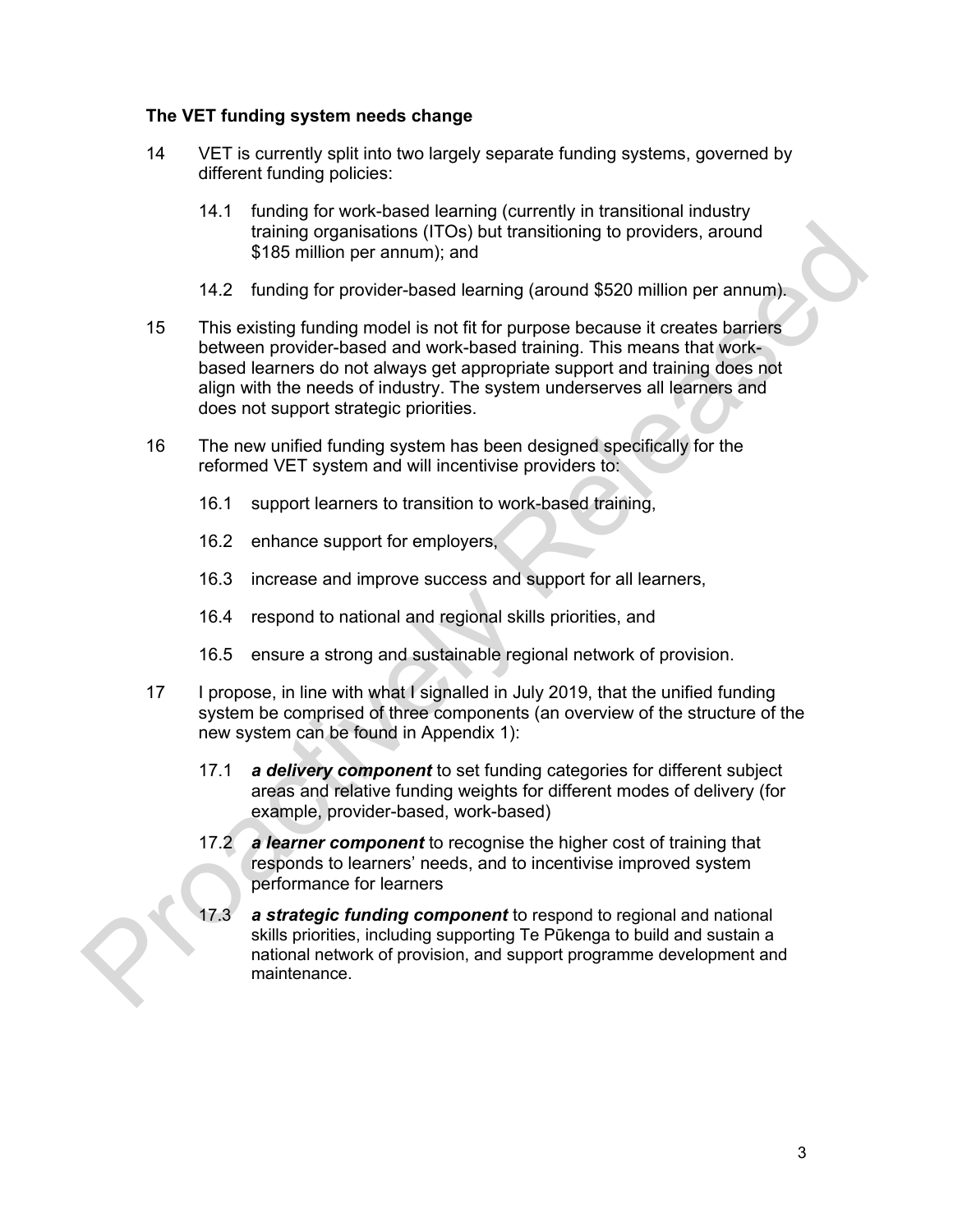# **The delivery component is the foundation of the unified funding system**

|                                 |                                                                                                                                                                                                                                                                                                                                                                                                                               | <b>Delivery component: key points</b>                                                                                                                                                                                                                                                                                                                                              |  |
|---------------------------------|-------------------------------------------------------------------------------------------------------------------------------------------------------------------------------------------------------------------------------------------------------------------------------------------------------------------------------------------------------------------------------------------------------------------------------|------------------------------------------------------------------------------------------------------------------------------------------------------------------------------------------------------------------------------------------------------------------------------------------------------------------------------------------------------------------------------------|--|
| <b>Amount</b><br>of funding     |                                                                                                                                                                                                                                                                                                                                                                                                                               | Approximately 84 percent of funding in the unified funding system                                                                                                                                                                                                                                                                                                                  |  |
| method                          | <b>Allocation</b>                                                                                                                                                                                                                                                                                                                                                                                                             | Volume-based, with rates differentiated by the subject and mode of delivery                                                                                                                                                                                                                                                                                                        |  |
| <b>Shifts and</b><br>incentives |                                                                                                                                                                                                                                                                                                                                                                                                                               | Rebalances investment between provider- and work-based learning to better support<br>learners in work                                                                                                                                                                                                                                                                              |  |
|                                 |                                                                                                                                                                                                                                                                                                                                                                                                                               | Incentivises providers to support learners to transition to work-based learning and build<br>more work-integrated learning pathways                                                                                                                                                                                                                                                |  |
|                                 |                                                                                                                                                                                                                                                                                                                                                                                                                               | Work-based rates are closer to provider-based rates with increases of between 40 and<br>90 percent on current average work-based funding rates                                                                                                                                                                                                                                     |  |
|                                 |                                                                                                                                                                                                                                                                                                                                                                                                                               | Rates for most provider-based provision are around 80-85 percent of current funding<br>rates for the same provision                                                                                                                                                                                                                                                                |  |
| 18                              |                                                                                                                                                                                                                                                                                                                                                                                                                               | The delivery component (approximately 84% of funding) will enable and<br>encourage providers to grow work-integrated learning pathways which meet<br>learner, employer, and community needs. The delivery component will be<br>volume-based (based on the number of equivalent full-time learner<br>enrolments), reflecting the actual costs incurred in the delivery of learning. |  |
| 19                              |                                                                                                                                                                                                                                                                                                                                                                                                                               | The delivery component will allocate funding based on the subject, how<br>delivery occurs (the mode of delivery), and the amount of learning (common<br>across all modes).                                                                                                                                                                                                         |  |
| 20                              | Currently, the VET system does not consistently differentiate funding by<br>subject. Introducing differentiated funding by subject for work-based training<br>will better recognise different cost structures of different types of training (for<br>example, on average retail training costs less than forestry training). The<br>proposed grouping will simplify and consolidate rates compared to the existing<br>system: |                                                                                                                                                                                                                                                                                                                                                                                    |  |
|                                 | 20.1                                                                                                                                                                                                                                                                                                                                                                                                                          | Humanities, Business and Social Service subjects                                                                                                                                                                                                                                                                                                                                   |  |
|                                 | 20.2                                                                                                                                                                                                                                                                                                                                                                                                                          | Te reo and tikanga Māori                                                                                                                                                                                                                                                                                                                                                           |  |
|                                 | 20.3                                                                                                                                                                                                                                                                                                                                                                                                                          | Trades, Creative, IT-based, and General Healthcare and Community<br>Support subjects                                                                                                                                                                                                                                                                                               |  |
|                                 | 20.4                                                                                                                                                                                                                                                                                                                                                                                                                          | Engineering, Specialist Health, Primary Industry and Science-based<br>subjects                                                                                                                                                                                                                                                                                                     |  |
|                                 | 20.5                                                                                                                                                                                                                                                                                                                                                                                                                          | Specialist Low-Volume, High-Cost subjects.                                                                                                                                                                                                                                                                                                                                         |  |
|                                 |                                                                                                                                                                                                                                                                                                                                                                                                                               |                                                                                                                                                                                                                                                                                                                                                                                    |  |

- 18 The delivery component (approximately 84% of funding) will enable and encourage providers to grow work-integrated learning pathways which meet learner, employer, and community needs. The delivery component will be volume-based (based on the number of equivalent full-time learner enrolments), reflecting the actual costs incurred in the delivery of learning.
- 19 The delivery component will allocate funding based on the subject, how delivery occurs (the mode of delivery), and the amount of learning (common across all modes).
- 20 Currently, the VET system does not consistently differentiate funding by subject. Introducing differentiated funding by subject for work-based training will better recognise different cost structures of different types of training (for example, on average retail training costs less than forestry training). The proposed grouping will simplify and consolidate rates compared to the existing system:
	- 20.1 Humanities, Business and Social Service subjects
	- 20.2 Te reo and tikanga Māori
	- 20.3 Trades, Creative, IT-based, and General Healthcare and Community Support subjects
	- 20.4 Engineering, Specialist Health, Primary Industry and Science-based subjects
	- 20.5 Specialist Low-Volume, High-Cost subjects.
- 21 The scope of the unified funding system includes te reo and tikanga Māori provision at levels 3 to 7 (excluding degrees). Officials are currently undertaking a review of funding for te reo Māori across tertiary education. Until the review is complete, I propose maintaining the funding rate for te reo Māori and tikanga Māori provision at no less than the current rate, regardless of the mode of delivery. This approach recognises the Crown's Te Tiriti o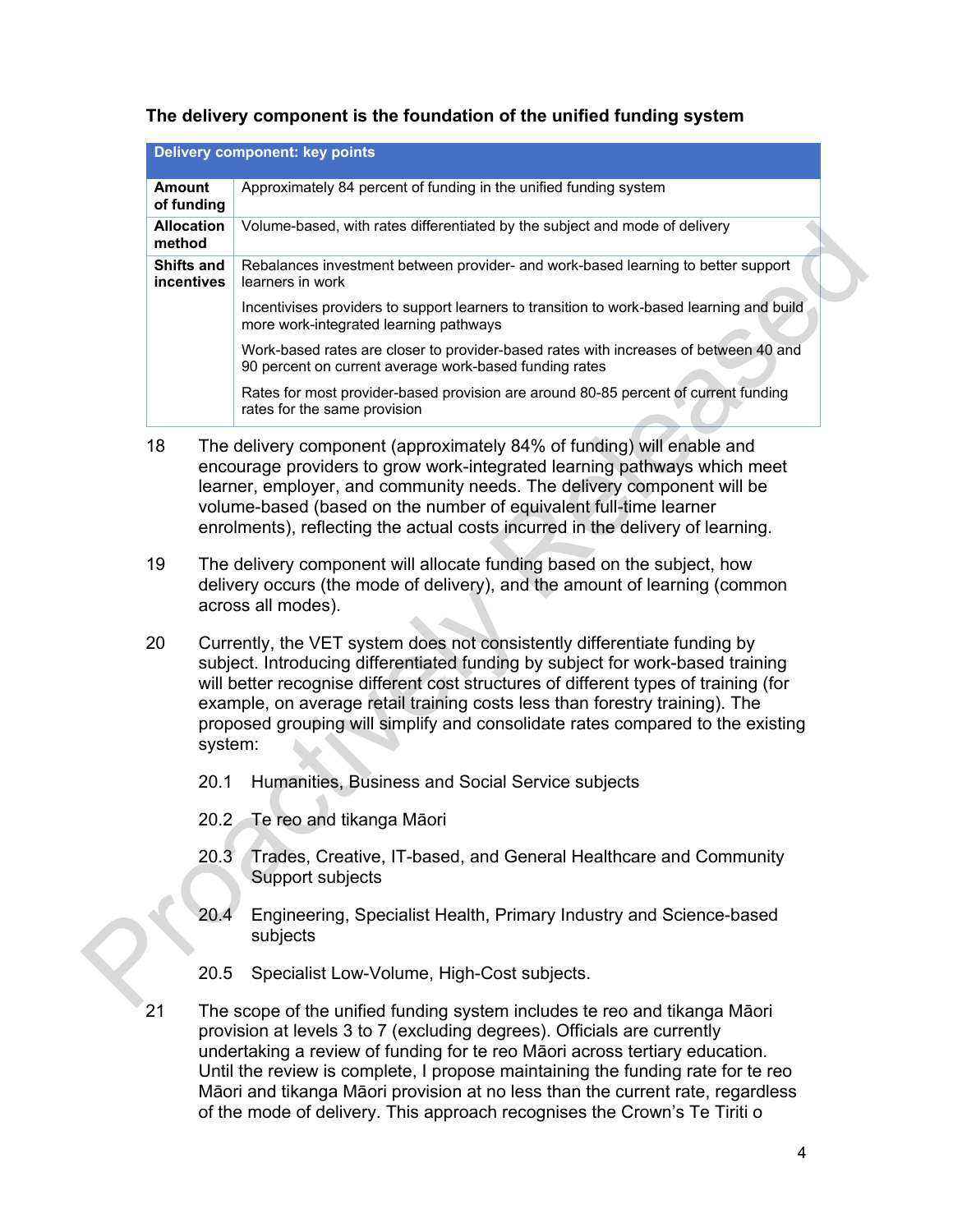Waitangi/Treaty of Waitangi obligations to actively protect te reo and tikanga Māori as taonga and the importance of developing any substantive changes to the funding system for these subjects in partnership with Māori.

22 I propose that the funding system account for *mode of delivery*. Funding differentiated by mode of delivery will incentivise providers to grow workintegrated learning pathways, incorporating both provider-based and workbased study, better meeting the needs of learners and employers. I propose that there will be five modes of delivery:

| based study, better meeting the needs of learners and employers. I propose<br>that there will be five modes of delivery: |                                                                                                                                                                                                                                                                                                                                                                                |                                                                                                                                                                                                                                                                                                                                                                          |  |
|--------------------------------------------------------------------------------------------------------------------------|--------------------------------------------------------------------------------------------------------------------------------------------------------------------------------------------------------------------------------------------------------------------------------------------------------------------------------------------------------------------------------|--------------------------------------------------------------------------------------------------------------------------------------------------------------------------------------------------------------------------------------------------------------------------------------------------------------------------------------------------------------------------|--|
| <b>Mode</b>                                                                                                              | <b>Description</b>                                                                                                                                                                                                                                                                                                                                                             | <b>Funding approach</b>                                                                                                                                                                                                                                                                                                                                                  |  |
| Provider-<br>based                                                                                                       | Learners study mainly in a campus<br>setting with supported self-directed<br>learning. Providers are responsible<br>for learners' health and wellbeing<br>support.                                                                                                                                                                                                             | To rebalance provider-based and<br>work-based rates, rates for most<br>provider-based provision will be<br>around 80-85 percent of current<br>funding rates for the same provision.<br>Rates for provider-based provision<br>will remain higher than work-based<br>rates, to acknowledge the higher<br>underlying costs structures (such as<br>capital costs).           |  |
| Provider-<br>based:<br>extramural                                                                                        | Learners study mainly away from a<br>campus setting but not in the<br>workplace. Learners undertake<br>supported self-directed learning and<br>the provider is responsible for the<br>learners' health and wellbeing<br>support. Officials will work to refine<br>this mode to focus on online only<br>delivery from 2024.                                                     | Rates for provider-based extramural<br>delivery will be lower than standard<br>provider-based rates. This reflects<br>the smaller cost per learner<br>(especially across large scale<br>extramural programmes). The costs<br>of programme development and<br>maintenance will be supported by<br>the strategic component.                                                |  |
| Work-based                                                                                                               | Learners study mainly in the<br>workplace with supported self-<br>directed learning. Learners are<br>supported in their training by both<br>the provider and employer. Providers<br>are responsible for learners' health<br>and wellbeing support but this may<br>be provided in conjunction with the<br>employer.                                                             | Work-based rates will be much<br>closer to provider-based rates than<br>is currently the case (around 80-95<br>percent of provider-based rates,<br>which is a 40-90 percent increase<br>from the current average work-<br>based funding rate). This will<br>enable a greater amount of support<br>from the provider for work-based<br>learners and their employers.      |  |
| Work-based<br>pathway to<br>work                                                                                         | Learners have completed some<br>study in the provider-based mode.<br>Providers assist learners to find jobs<br>with training agreements and<br>support them to establish their<br>learning in the workplace. All other<br>work-based responsibilities are the<br>same as the work-based mode. This<br>rate will be limited to the transition<br>period between study and work. | To incentivise this new activity for<br>providers, I propose that this mode<br>of delivery receive a higher funding<br>rate relative to the other modes of<br>delivery for an initial period of time.<br>This will meet the need identified by<br>learners for providers to have an<br>active role in supporting them to<br>continue their learning in the<br>workplace. |  |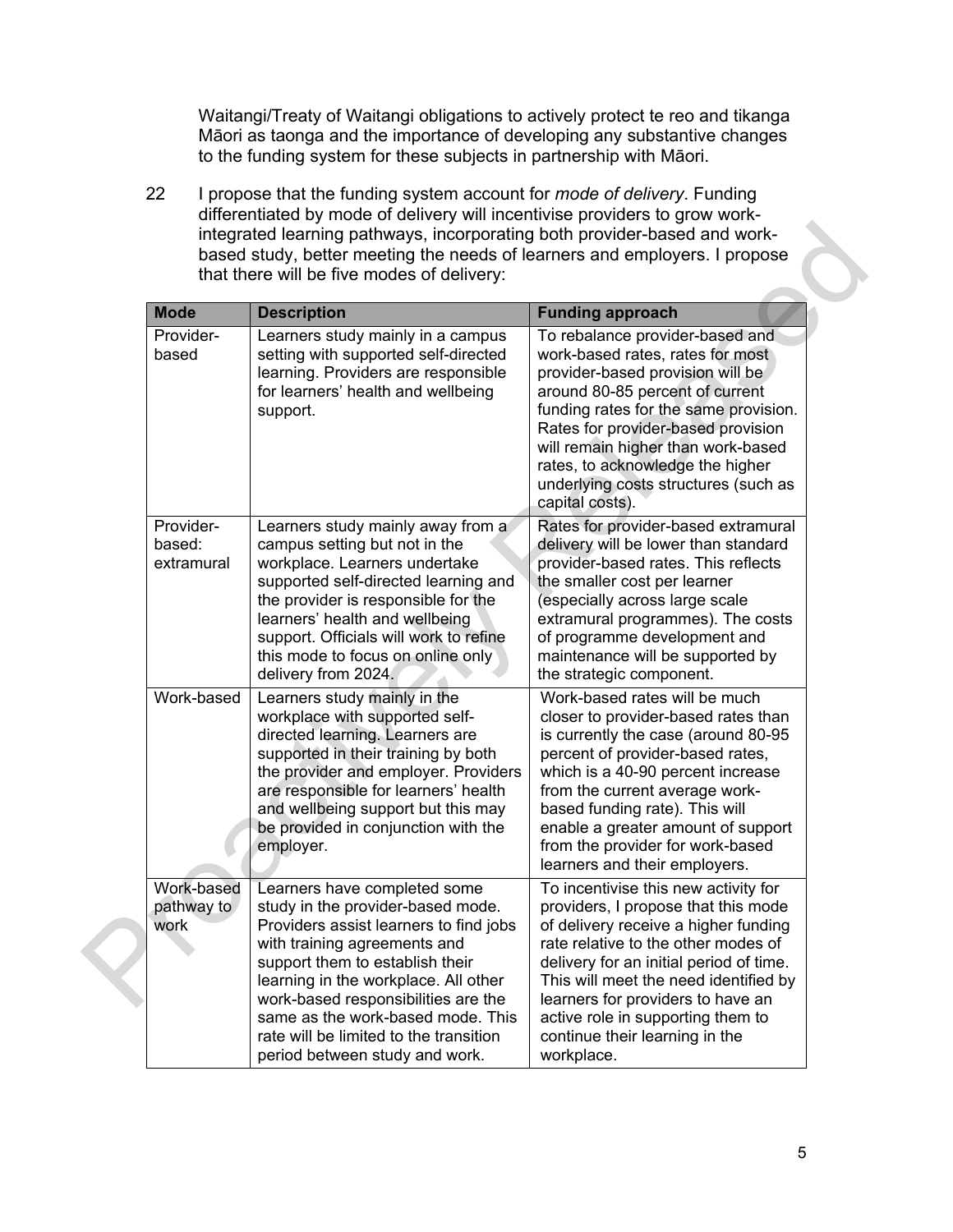| <b>Mode</b>                        | <b>Description</b>                                                                                                                                                                                                                                                                                                                                                 | <b>Funding approach</b>                                                                                                                                                                                                                                                                                                                                                                                                                                                                                |
|------------------------------------|--------------------------------------------------------------------------------------------------------------------------------------------------------------------------------------------------------------------------------------------------------------------------------------------------------------------------------------------------------------------|--------------------------------------------------------------------------------------------------------------------------------------------------------------------------------------------------------------------------------------------------------------------------------------------------------------------------------------------------------------------------------------------------------------------------------------------------------------------------------------------------------|
| Assessment<br>and<br>verification: | Learners receive training in the<br>workplace. The employer has<br>created or purchased a programme<br>of study leading to a qualification<br>and delivers this. Providers work<br>with employers to match the<br>programme to the New Zealand<br><b>Qualifications Framework. Providers</b><br>are responsible for the quality of<br>assessment of the programme. | In the current system, funding for<br>assessment and verification activity<br>is the same as for the activity<br>described in the other modes,<br>despite it taking considerably less<br>resources. The cost for providers<br>also does not substantially shift<br>depending on the subject being<br>assessed. Therefore, I propose that<br>the funding rate for the assessment<br>and verification mode of delivery be<br>a flat rate that is substantially less<br>than the other modes of delivery. |

#### **The learner component helps to meet the needs of learners**

|                                 | resources. The cost for providers<br>with employers to match the<br>programme to the New Zealand<br>also does not substantially shift<br><b>Qualifications Framework. Providers</b><br>depending on the subject being<br>are responsible for the quality of<br>assessed. Therefore, I propose that<br>the funding rate for the assessment<br>assessment of the programme.<br>and verification mode of delivery be<br>a flat rate that is substantially less<br>than the other modes of delivery. |
|---------------------------------|--------------------------------------------------------------------------------------------------------------------------------------------------------------------------------------------------------------------------------------------------------------------------------------------------------------------------------------------------------------------------------------------------------------------------------------------------------------------------------------------------|
| 23                              | Funding rates will apply to a common amount of learning, allowing learners to<br>easily move between whichever mode of delivery is best for them, resulting in<br>more work-integrated programmes of study.<br>The learner component helps to meet the needs of learners                                                                                                                                                                                                                         |
|                                 | Learner component: key points                                                                                                                                                                                                                                                                                                                                                                                                                                                                    |
| <b>Amount</b><br>of funding     | Approximately 8 percent of funding in the unified funding system                                                                                                                                                                                                                                                                                                                                                                                                                                 |
| <b>Allocation</b><br>method     | Primarily allocated based on number of learners with low prior achievement<br>and disabled learners, with additional funding based on Māori and Pacific<br>learner enrolments. Some funding to reward providers for improvements in<br>learner success.                                                                                                                                                                                                                                          |
| <b>Shifts and</b><br>incentives | Large increase in funding to support learners (currently less than 1 percent of<br>VET funding)<br>Uses key learner groups as a proxy for determining the level of learner need<br>at, and therefore funding required for, a provider                                                                                                                                                                                                                                                            |
|                                 | Providers will be rewarded for improving their learners' success                                                                                                                                                                                                                                                                                                                                                                                                                                 |
|                                 | s9(2)(f)(iv)                                                                                                                                                                                                                                                                                                                                                                                                                                                                                     |
| 24                              | The learner component (approximately 8% of funding) will help the unified<br>funding system achieve its principle of rewarding and encouraging the<br>delivery of high-quality education and training that meets the needs of<br>learners, communities and employers. This is aligned with the Treaty principle<br>of oritetanga.                                                                                                                                                                |
| 25                              | I propose that most of the learner component funding be based on the<br>number of learners enrolled with low prior educational achievement (learners<br>without a prior qualification at lovel 3 or above an the New Zealand                                                                                                                                                                                                                                                                     |

- 24 The learner component (approximately 8% of funding) will help the unified funding system achieve its principle of rewarding and encouraging the delivery of high-quality education and training that meets the needs of learners, communities and employers. This is aligned with the Treaty principle of ōritetanga.
- 25 I propose that most of the learner component funding be based on the number of learners enrolled with low prior educational achievement (learners without a prior qualification at level 3 or above on the New Zealand Qualification Framework) and disabled learners.
- 26 Funding would not only be used to support learners in these groups: these groups will serve as a proxy for learners who need additional support to be successful in VET. Providers will be expected to identify the unique needs of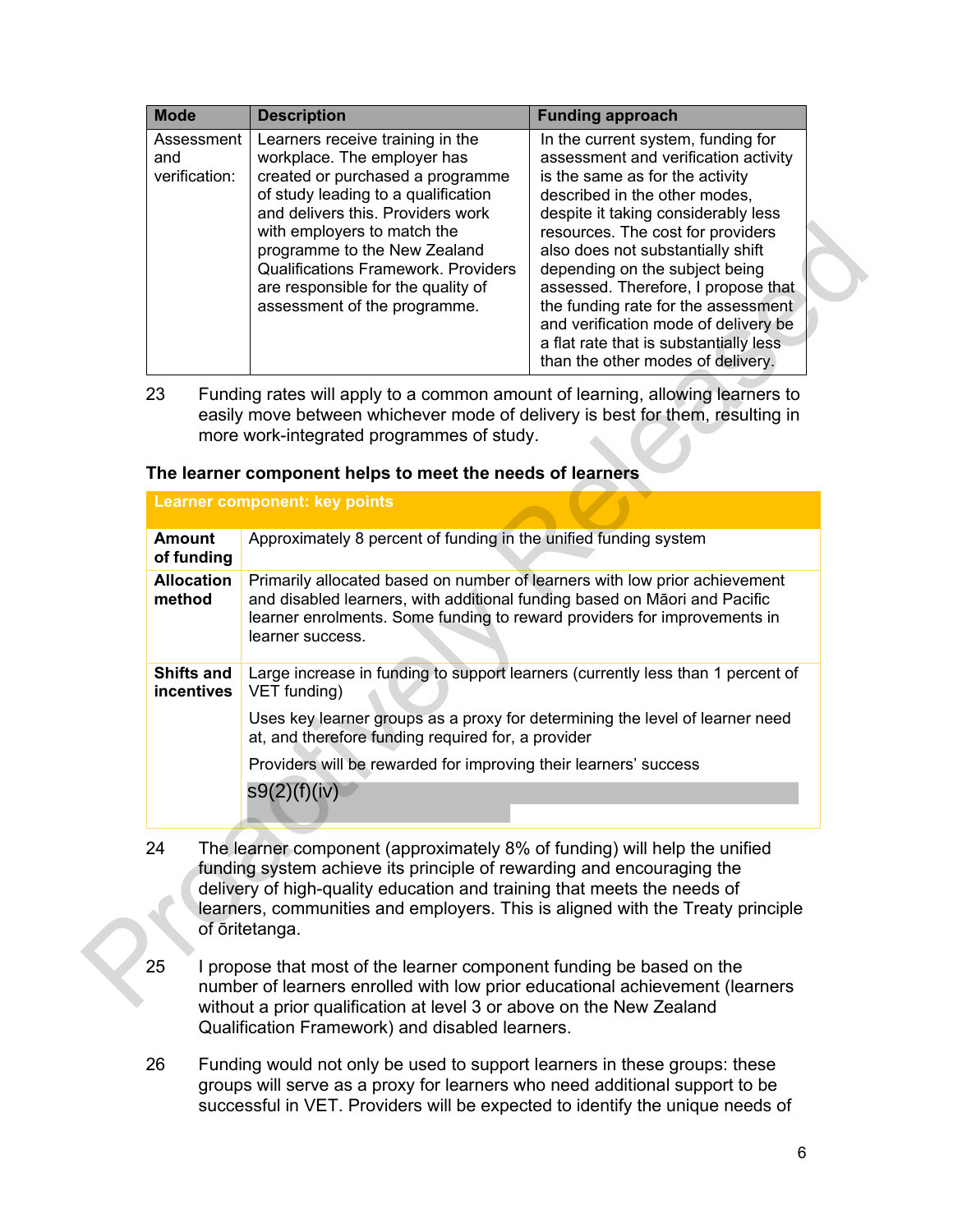all their learners (including through engagement with learners and their communities), make decisions about how to support them, and allocate funding accordingly.

- 27 I expect that funding rates for learners with low prior attainment and disabled learners will be approximately \$1,100-\$1,300 per full time equivalent learner. I also propose that a portion of the learner component be calculated based on enrolments of Māori and Pacific learners, with rates that reflect 2021 Equity Funding (\$137 per full-time equivalent learner at levels 3-6, \$329 at level 7 non-degree), replacing Equity Funding for VET. Māori and Pacific learners who also have low prior achievement and/or are disabled will receive both funding rates, recognising that these learners have compounding levels of disadvantage.
- 28 I propose that a portion of learner component funding is used to reward providers upon completion of performance expectations. The performance expectations will be relevant and tailored to providers and the needs of their learner populations and include a mix of quantitative and qualitative measures. I will require the TEC to engage with Māori partners and consider the Treaty when developing performance expectations, measures, and monitoring arrangements.
- 29 This approach will not be enough for disabled learners who require higher investment from providers to support their needs. For example, New Zealand Sign Language interpreters, 1-on-1 personnel (e.g., laboratory support), and modifications to specific learning environments can have high costs for many disabled learners, providers and employers. The financial cost of these more individualised supports can be a barrier to disabled learners accessing the VET system.

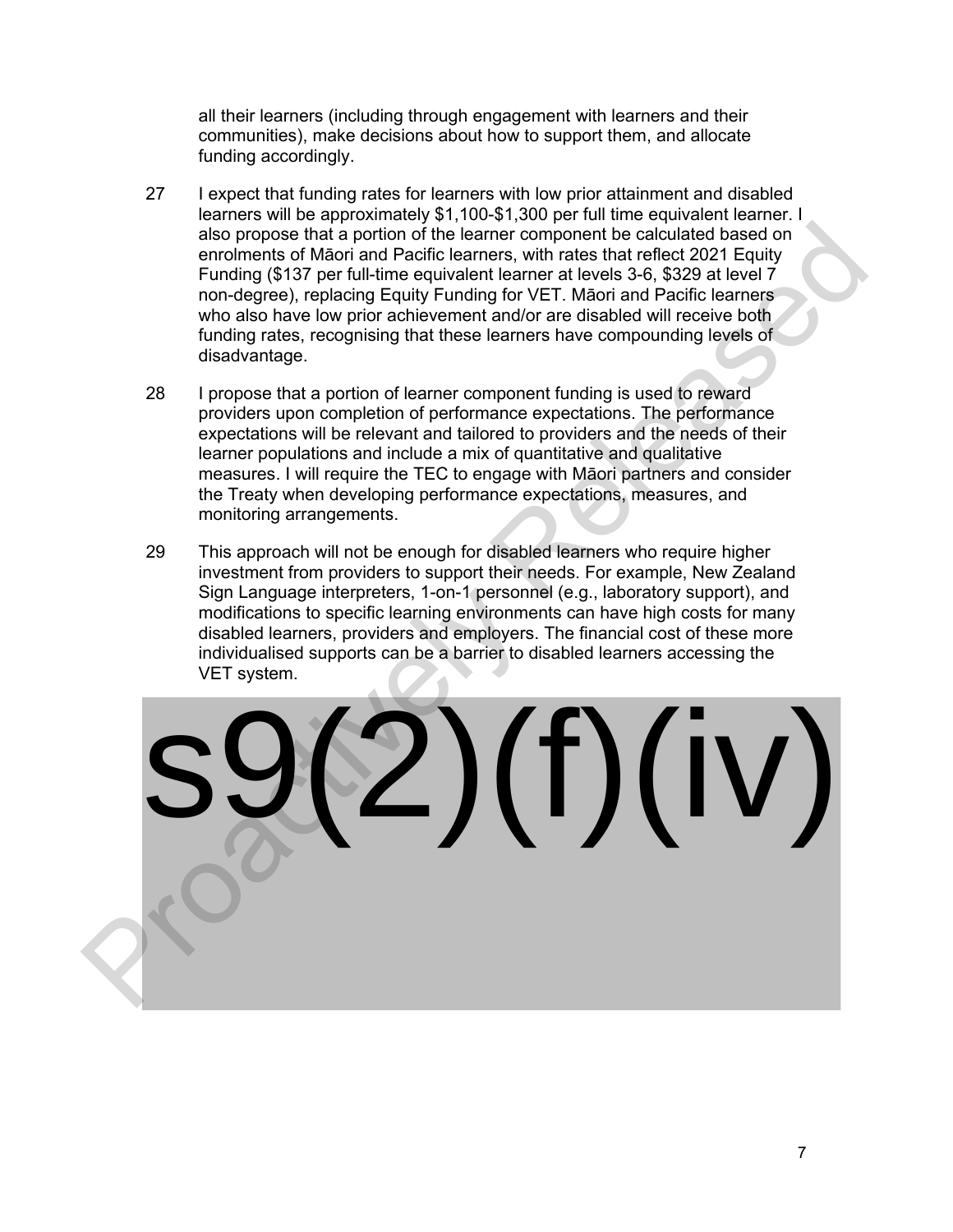**The strategic component supports national and regional skills priorities and programme development and maintenance** 

|                                 | <b>Strategic component: key points</b>                                                                                                                                                                                      |
|---------------------------------|-----------------------------------------------------------------------------------------------------------------------------------------------------------------------------------------------------------------------------|
| <b>Amount</b><br>of funding     | Approximately 8 percent of funding in the unified funding system                                                                                                                                                            |
| <b>Allocation</b><br>method     | Approximately 50 percent to respond to regional and national skills priorities<br>and 50 percent programme development and maintenance                                                                                      |
| <b>Shifts and</b><br>incentives | Supports national and regional skills priorities identified by WDCs and RSLGs<br>Supporting Te Pūkenga to meet its charter obligations<br>Support programme development and maintenance aligned with the RoVE<br>objectives |

- 32 I propose that the strategic component (approximately 8% of funding) be made up of two elements.
- 33 The first element would focus on responding to regional and national skills priorities. Te Pūkenga will be expected to use this funding to meet its charter obligation to create a sustainable national network of vocational education, as well as respond to national and regional skills priorities. Private training establishments (PTEs) would receive funding for innovative projects that respond to national and regional skills priorities. This element will encourage and enable TEOs to trial new approaches to provision or other activities without relying on enrolments to fund the trial, or solely bear the financial risk if it is unsuccessful. For underline the proximately 50 percent to regional and national skills priorities<br>
and to be rocent programme developentin and maintenance<br>
Shifts and Supports national and regional skills priorities dentified by WDCs an
	- 34 Officials are working with the wānanga through a separate workstream on funding to recognise their unique role and contribution. This may include support for activities in VET.
	- 35 The process for determining regional skills priorities will involve WDCs and RSLGs. This will ensure consistency across the system and allow decisions on priorities to be informed by the views of different regions on their skills needs. The TEC will also be required to consider Māori interests when setting priorities.
	- 36 The second element would provide funding to support the costs of programme development and maintenance, including for extramural programmes. Programmes that are innovative, flexible, and responsive to new elements in the system would be prioritised, aligning with the RoVE objectives and the vision of WDCs. This element would be divided between Te Pūkenga, PTEs and wānanga.

# **The three components work together to better meet the needs of learners, employers and communities**

37 I consider these funding settings will deliver the full set of incentives that are needed to achieve the outcomes of RoVE, but without shifting rates beyond the sector's capability to adapt and make good use of funding in the medium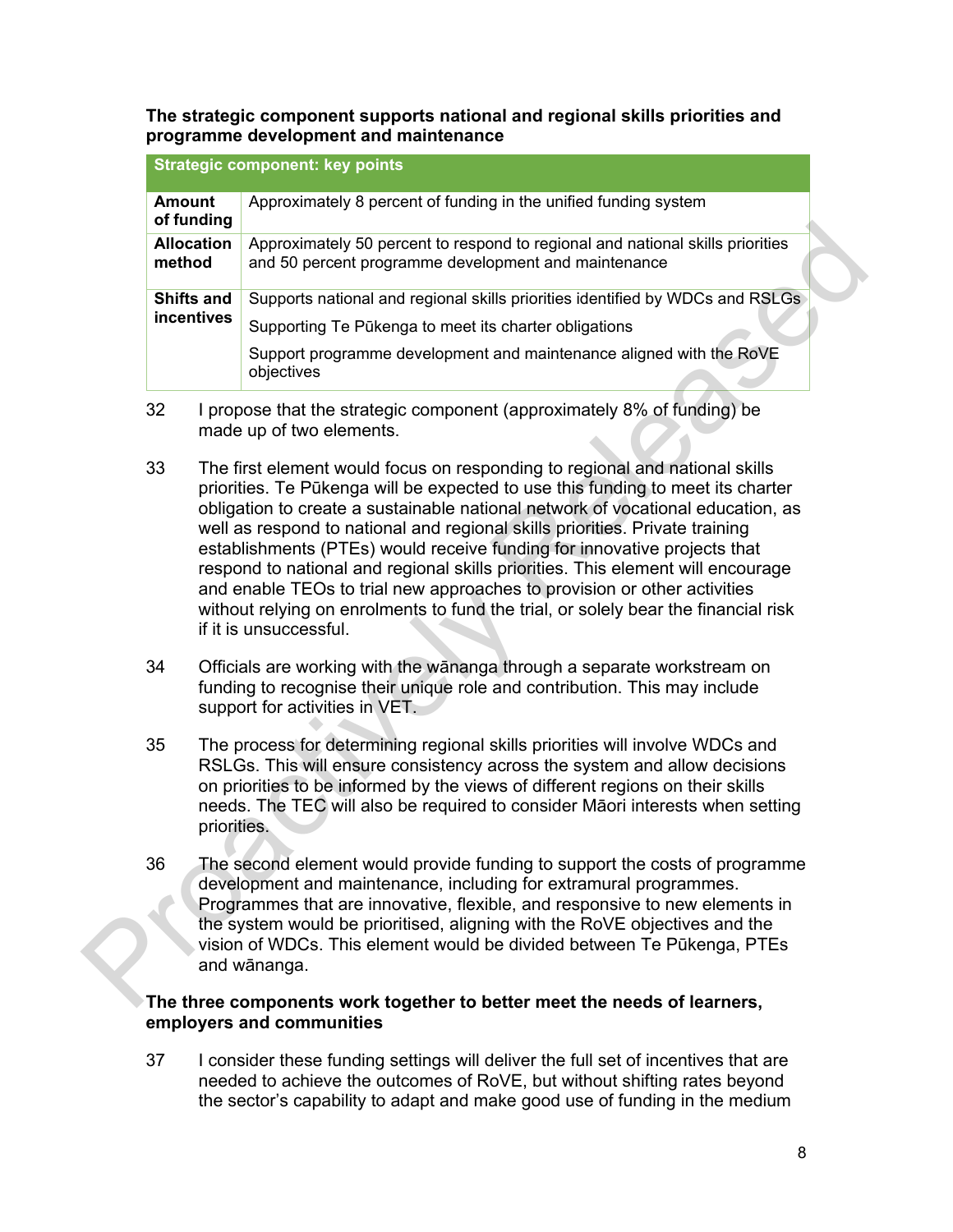term. Diagram 1 shows how the component parts of the unified funding system will together make up providers' funding allocations:

# *Diagram 1: the allocation method for funding in the unified funding system*



- 38 In particular, these settings should support providers and employers to collaborate on work-based learning, with easily accessible pathways for learners to move between the modes. This, together with the learner component, will be important for breaking down barriers for learners, and for building pathways from school to work, supported by appropriate training.
- 39 These proposals have been informed by modelling using the most up to date data available. I intend to refine this approach in April 2022 after final 2021 data becomes available. I propose Cabinet delegates responsibility for setting final funding rates for 2023 to myself and the Minister of Finance. These rates would be set at fiscally neutral levels, within operating allowances.
- 40 I propose that the UFS take effect from 1 January 2023. Immediate action will hasten the behavioural changes we want providers to make, and I consider most sub-sectors are well-placed to react accordingly. Officials' preliminary assessment of the impacts on subsectors are as follows:
	- 40.1 Te Pūkenga are well positioned as they gain a large portion of workbased training from transitional ITOs. There will be considerable shifts within their network.
	- 40.2 Universities will experience small funding decreases, but I believe they can manage this shift within their overall funding allocations.
	- 40.3 Wānanga revenue will increase slightly.
	- 40.4 A large number of PTEs will see decreases in their volume-based funding allocations, though some of this will be offset by the two PTE elements of the strategic component.
- 41 Considering these effects, I propose UFS funding rates take effect from 1 January 2023. Because a large amount of PTEs will see significant decreases in their overall allocation, I propose to set up some additional transition measures to give them time to adjust to new incentives. I propose to make final decisions on these additional measures alongside final decisions on funding rates after considering further advice from officials. The procedure of the state of the state of the state of the state of the state of the state of the state of the state of the state of the state of the state of the state of the state of the state of the state of the state

# **Eligibility for tuition subsidies would align with current settings for providerbased training**

42 I propose to align eligibility for subsidies within the unified funding system with the current provider-based eligibility rules. This will have two main impacts: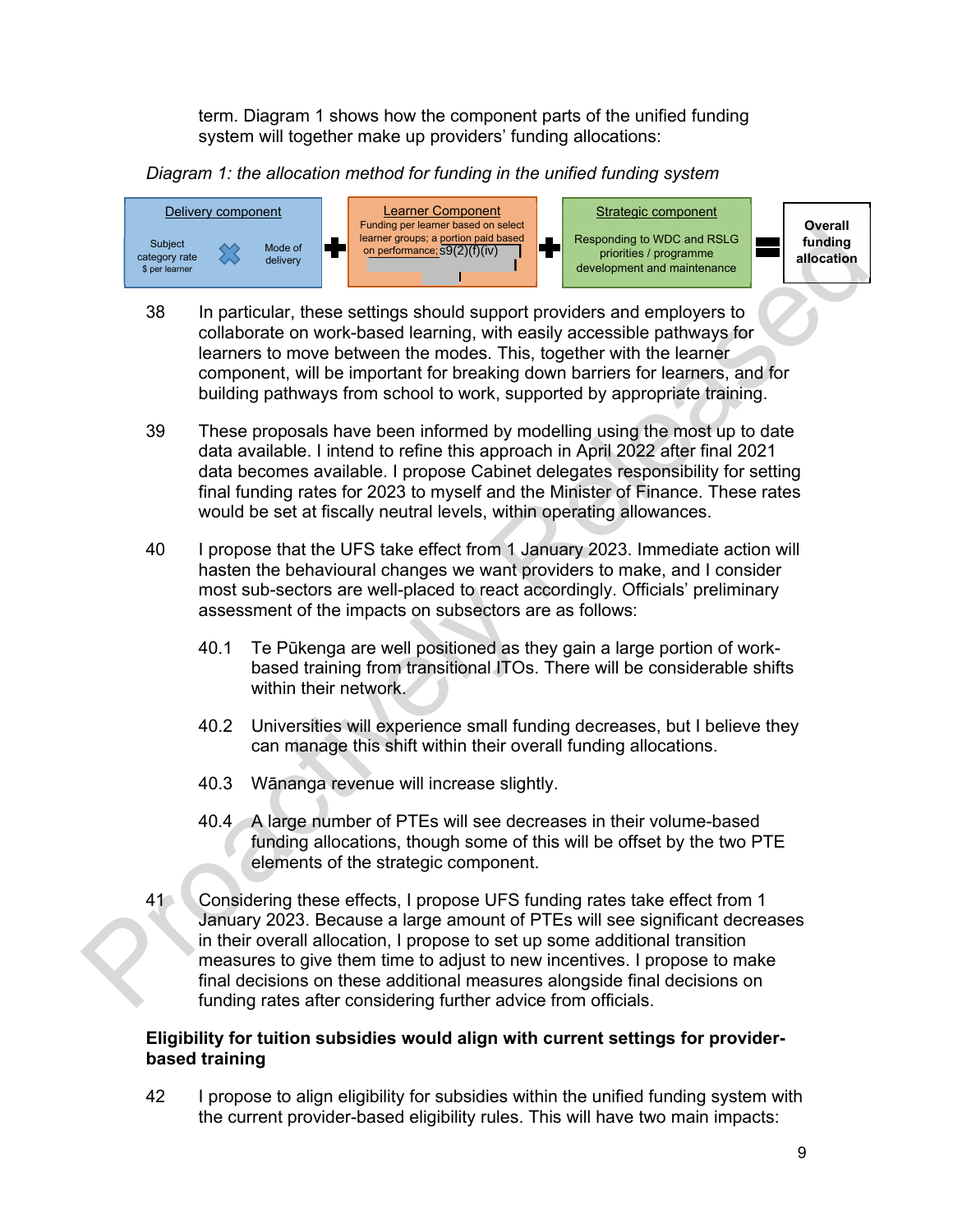- 42.1 extending funding for work-based training to people in the workplace who are not employees, such as the self-employed, contractors and volunteers
- 42.2 removing eligibility for training subsidies for legally employed individuals (who are not citizens, residence class visa holders, or otherwise classified as domestic tertiary students).
- 43 The second change means that work-based training for individuals (who are not citizens or residence class visa holders) would not be subsidised by the government. Employers could still access training for these individuals, but they would be classed as international students, and therefore could be charged international fees.
- 44 I intend to set up an exemptions scheme to allow some non-domestic learners to access specific training areas. I will also develop transition arrangements, including grandparenting those learners with a training agreement at the time of implementation, and transition plans as needed for affected industries. I propose to confirm these arrangements alongside final decisions on funding rates in 2022.

#### **Implementation**

- 45 The unified funding system is due to be implemented from 1 January 2023. The Tertiary Education Commission (TEC) will be responsible for the operationalisation of the unified funding system, with support from the Ministry of Education.
- 46 The TEC will use several levers to monitor performance in the unified funding system. The TEC's funding decisions, performance measurement, and monitoring for VET will need to consider the design principles of the unified funding system and ensure that we retain an appropriate balance between provider- and work-based training. The TEC's expectations for providers' performance will be significantly heightened. This includes improved learner outcomes, support for employers, and ensuring programmes deliver skills employers need in the future. of the second change means that work-based training for individuals (who are<br>not citizens or residence dass visa holders) would not be subsidised by the<br>governmet. Employers could still access training for interesting to t

#### **Risks and mitigations**

47 The proposals set out in this paper represent significant change, and therefore come with significant risks requiring strong mitigation strategies.

#### *The key risk is that rates are set at unsustainable levels for providers*

- 48 To balance incentives between different modes of delivery, some providerbased provision will be funded at a lower rate than previously. This is likely to affect niche providers and particular areas of provision. For some, the funding drop could potentially force them out of the network entirely. This could have damaging impacts on skills pipelines and the quality of training in particular industries.
- 49 There are three mitigations to this risk: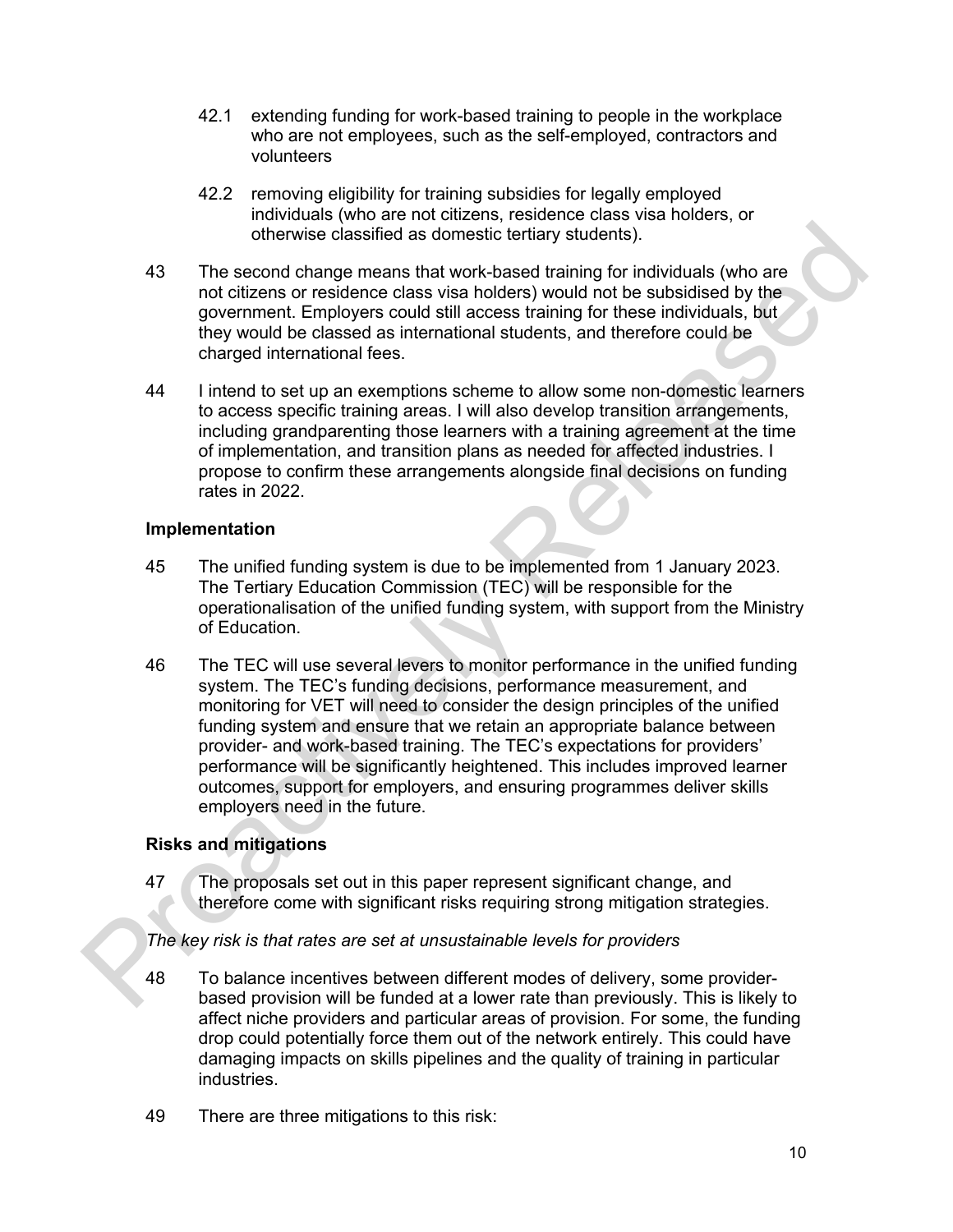- 49.1 Firstly, funding rates will not be finalised until final 2021 data is collected. This will allow for a more accurate assessment of the impacts certain funding rates will have on overall provider revenue.
- 49.2 This assessment will allow us to target our transition support for PTEs. Supporting these providers to transition to respond to the new incentives will ensure nationally significant provision is not at risk.
- 49.3 After monitoring the effects on provision and providers closely throughout 2023, further adjustments to funding rates can be made for 2024.

| 49.3<br>2024.                                                                                                                                                                         | After monitoring the effects on provision and providers closely<br>throughout 2023, further adjustments to funding rates can be made for                                                                                                                                                                   |
|---------------------------------------------------------------------------------------------------------------------------------------------------------------------------------------|------------------------------------------------------------------------------------------------------------------------------------------------------------------------------------------------------------------------------------------------------------------------------------------------------------|
| 50<br>Table 2 below sets out several other risks and mitigations.                                                                                                                     |                                                                                                                                                                                                                                                                                                            |
| <b>Risks</b>                                                                                                                                                                          | <b>Mitigations</b>                                                                                                                                                                                                                                                                                         |
| Providers continue to underserve<br>particular groups of learners in VET, for<br>example, providers 'cherry pick'<br>learners in priority groups to ensure a<br>high rate of success. | The TEC will monitor a range of quantitative<br>and qualitative measures to ensure providers<br>are supporting their learners, not just gaming<br>achievement metrics.                                                                                                                                     |
| Work-based learning is not sufficiently<br>incentivised, and provider-based<br>volumes increase.                                                                                      | The TEC will monitor the training occurring in<br>each mode of delivery and will be able to limit<br>delivery in each mode (informed by advice from<br>WDCs). Funding rates can be adjusted for 2024<br>to create a stronger incentive.                                                                    |
| Implementation is more disruptive or<br>takes longer than anticipated                                                                                                                 | Officials will develop a comprehensive<br>communication strategy to support providers,<br>employers and learners. This will ensure the<br>transition approach allows for flexibility to<br>respond to emerging issues in a timely manner.                                                                  |
| The design of the unified funding<br>system does not provide clear signals<br>about supporting Māori learners.                                                                        | Clear and strong communication to the sector<br>about the expectations of increased learner<br>success.                                                                                                                                                                                                    |
|                                                                                                                                                                                       | The TEC will undertake further engagement<br>with Māori in the process of developing<br>performance expectations, funding priorities,<br>and the requirements for providers to engage<br>with Māori and iwi in planning and delivery, to<br>ensure these deliver on the needs and<br>aspirations of Māori. |
| Māori stakeholders feel that their<br>feedback about the current VET system<br>problems for Māori learners is not<br>reflected in the policy design.                                  | Careful communication about the rationale and<br>design of the unified funding system.                                                                                                                                                                                                                     |

#### **Financial Implications**

51 There are no direct financial implications arising from the decisions within this paper, noting that indicative funding rates have been calculated based on currently appropriated funding, including the additional investment from Budget 2021.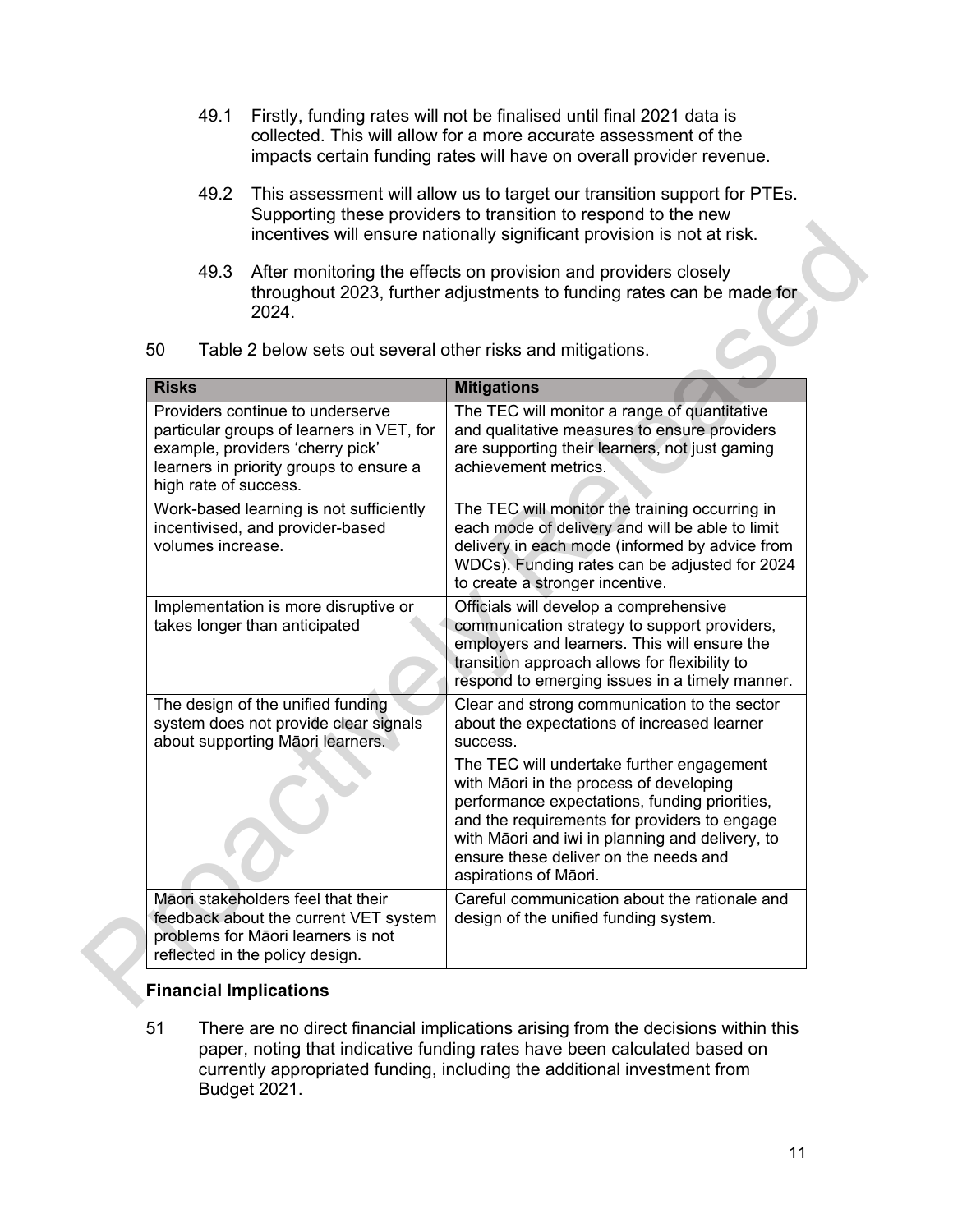# 52 However, s9(2)(f)(iv)

 and that changes to the rates for VET provision will change the cost of funding additional learner volume in the future.

53 Government's funding of VET is currently administered through the Tertiary Tuition and Training Multi-Category Appropriation (MCA) within Vote Tertiary Education. Funding for provider and work-based delivery sits in different categories: the Student Achievement Component and the Industry Training Fund, respectively. s9(2)(f)(iv)

#### **Legislative Implications**

#### **Population Implications**

|       |                                                                                                                                                                                                                                                                                                                                                                                                                                                                                                                                                                        | Fund, respectively. $S9(2)(f)(iv)$                                                                     | Education. Funding for provider and work-based delivery sits in different<br>categories: the Student Achievement Component and the Industry Training |
|-------|------------------------------------------------------------------------------------------------------------------------------------------------------------------------------------------------------------------------------------------------------------------------------------------------------------------------------------------------------------------------------------------------------------------------------------------------------------------------------------------------------------------------------------------------------------------------|--------------------------------------------------------------------------------------------------------|------------------------------------------------------------------------------------------------------------------------------------------------------|
|       |                                                                                                                                                                                                                                                                                                                                                                                                                                                                                                                                                                        | <b>Legislative Implications</b>                                                                        |                                                                                                                                                      |
| 54    | paper.                                                                                                                                                                                                                                                                                                                                                                                                                                                                                                                                                                 |                                                                                                        | There are no legislative implications arising directly from the proposals of this                                                                    |
|       |                                                                                                                                                                                                                                                                                                                                                                                                                                                                                                                                                                        | <b>Population Implications</b>                                                                         |                                                                                                                                                      |
| 55    | Table 3 identifies groups of learners who have traditionally been under-served<br>by the VET system, the key disadvantages they face, and the impacts the<br>unified funding system will have for them. In addition to the impacts listed in<br>the table, all VET learners could increasingly expect learning and wellbeing<br>support that is tailored to their unique needs. I expect providers to more<br>proactively identify learners who may need support with most staff at<br>providers to be more focused on learners' needs.<br>Table 3: Population impacts |                                                                                                        |                                                                                                                                                      |
|       |                                                                                                                                                                                                                                                                                                                                                                                                                                                                                                                                                                        |                                                                                                        |                                                                                                                                                      |
|       | <b>Learners</b>                                                                                                                                                                                                                                                                                                                                                                                                                                                                                                                                                        | <b>Key issues currently</b>                                                                            | Impacts of the unified funding system                                                                                                                |
| Māori | learners                                                                                                                                                                                                                                                                                                                                                                                                                                                                                                                                                               | Māori VET graduates<br>have lower employment<br>outcomes.                                              | Māori learners could increasingly enrol in, and<br>complete, VET qualifications with strong<br>employment outcomes, including                        |
|       |                                                                                                                                                                                                                                                                                                                                                                                                                                                                                                                                                                        | Māori have lower<br>enrolment rates and lower<br>qualification completion<br>rates in apprenticeships, | apprenticeships.<br>Providers and employers could increasingly<br>work together to increase hiring, training and<br>support for Māori.               |
|       |                                                                                                                                                                                                                                                                                                                                                                                                                                                                                                                                                                        | which have stronger<br>employment outcomes.                                                            | Labour market underutilisation rates could<br>drop, and median salaries could increase.                                                              |
|       |                                                                                                                                                                                                                                                                                                                                                                                                                                                                                                                                                                        | Māori learners see a lack<br>of cultural competency in                                                 | Māori learners could consistently expect<br>culturally affirming learning environments.                                                              |
|       |                                                                                                                                                                                                                                                                                                                                                                                                                                                                                                                                                                        | providers.                                                                                             | This will support Ka Hikitia - Ka Hāpaitia, the<br>Māori Education Strategy.                                                                         |

#### *Table 3: Population impacts*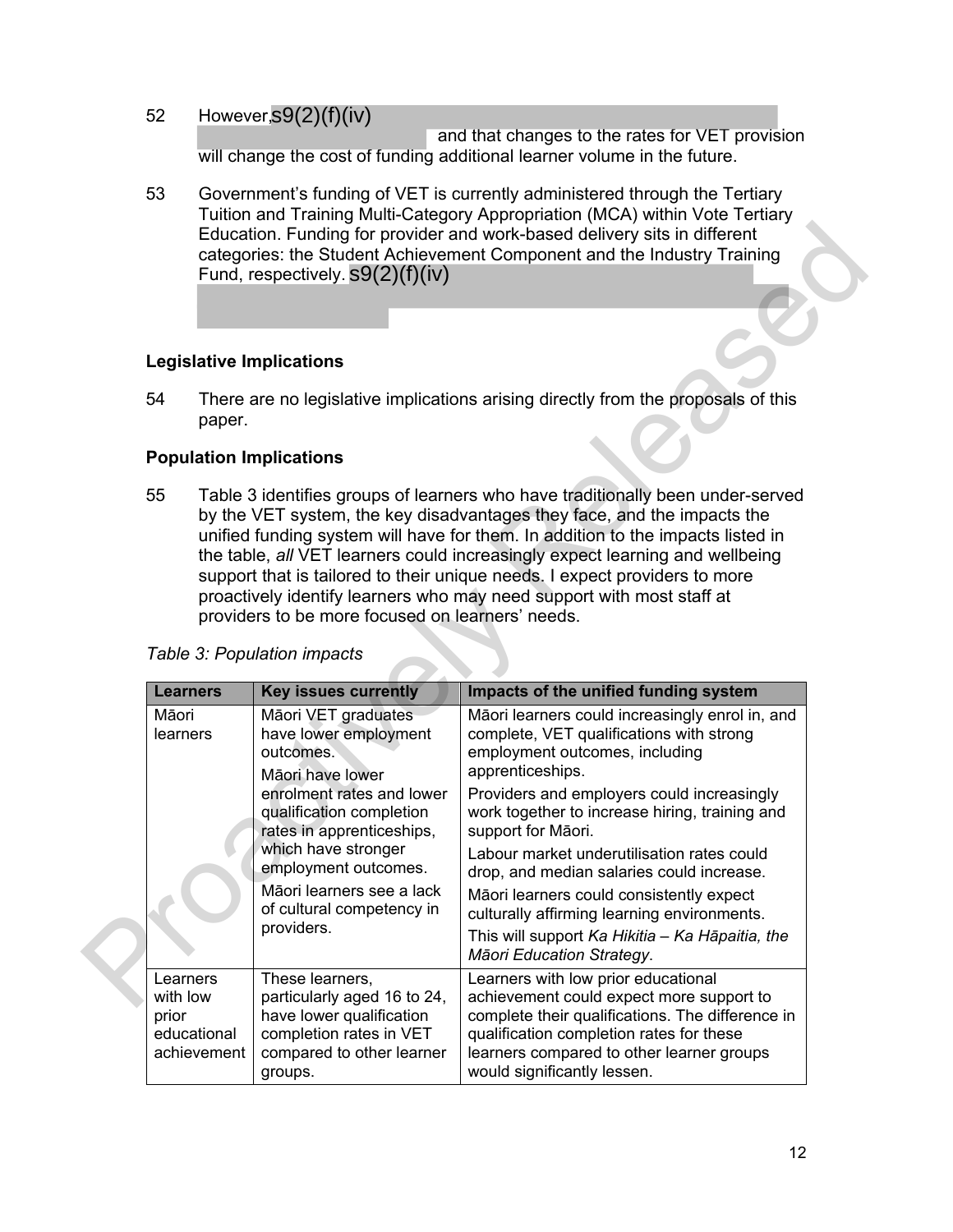| <b>Learners</b>                  | <b>Key issues currently</b>                                                                                  | Impacts of the unified funding system                                                                                                                                                 |
|----------------------------------|--------------------------------------------------------------------------------------------------------------|---------------------------------------------------------------------------------------------------------------------------------------------------------------------------------------|
| <b>Disabled</b><br>learners      | Disabled people<br>participate in VET at lower<br>rates than non-disabled                                    | Providers have the capability and capacity to<br>understand, identify and support disabled<br>learners' needs.                                                                        |
|                                  | people, including work-<br>based training, which has<br>stronger employment<br>outcomes.                     | Providers and employers could increasingly<br>work together to improve hiring and training<br>rates and support for disabled employees.                                               |
|                                  | Disabled learners want<br>more accessibility services<br>and teaching staff who are                          | Disabled learners could increasingly enrol in,<br>and complete, VET qualifications with strong<br>employment outcomes, including work-based<br>training.                              |
|                                  | better able to support their<br>needs. They also want to<br>be more work-ready after                         | The very high labour market underutilisation<br>rates could drop.                                                                                                                     |
|                                  | completing qualifications.                                                                                   | Improved information about disabled learners<br>in VET will help TEOs and government better<br>understand and support the needs of disabled<br>learners.                              |
|                                  |                                                                                                              | This will support the New Zealand Disability<br>Strategy, the Learning Support Action Plan,<br>and Working Matters - the Disability<br><b>Employment Action Plan.</b>                 |
| Pacific<br>learners              | Pacific VET graduates<br>have lower employment<br>outcomes.<br>Pacific learners have                         | Pacific learners could increasingly enrol in<br>and complete VET qualifications with strong<br>employment outcomes, including<br>apprenticeships.                                     |
|                                  | lower enrolment rates and<br>lower qualification<br>completion rates in                                      | Providers and employers could increasingly<br>work together to improve hiring, training and<br>support for Pacific employees.                                                         |
|                                  | apprenticeships, which<br>have stronger employment<br>outcomes.                                              | Labour market underutilisation rates could<br>drop, and median salaries could increase.<br>This will support the Action Plan for Pacific                                              |
| Women                            | Women are significantly<br>underrepresented in work-<br>based VET, particularly in<br>apprenticeships and in | Education.<br>More women could enrol and complete<br>qualifications in work-based training, including<br>apprenticeships and including in traditionally<br>male-dominated industries. |
|                                  | traditionally male-<br>dominated industries.                                                                 | Providers and employers could increasingly<br>work together to improve hiring, training and<br>support for women, particularly in traditionally<br>male-dominated industries.         |
|                                  |                                                                                                              | This could help lessen the gender pay gap.                                                                                                                                            |
| Learners in<br>isolated<br>areas | Learners may not be able<br>to enrol in VET in their<br>area.                                                | Learners in isolated areas could expect Te<br>Pūkenga to support them to access VET in all<br>parts of New Zealand.                                                                   |

# **Human Rights**

56 I consider the proposals in this paper to be consistent with the New Zealand Bill of Rights Act 1990 and the Human Rights Act 1993.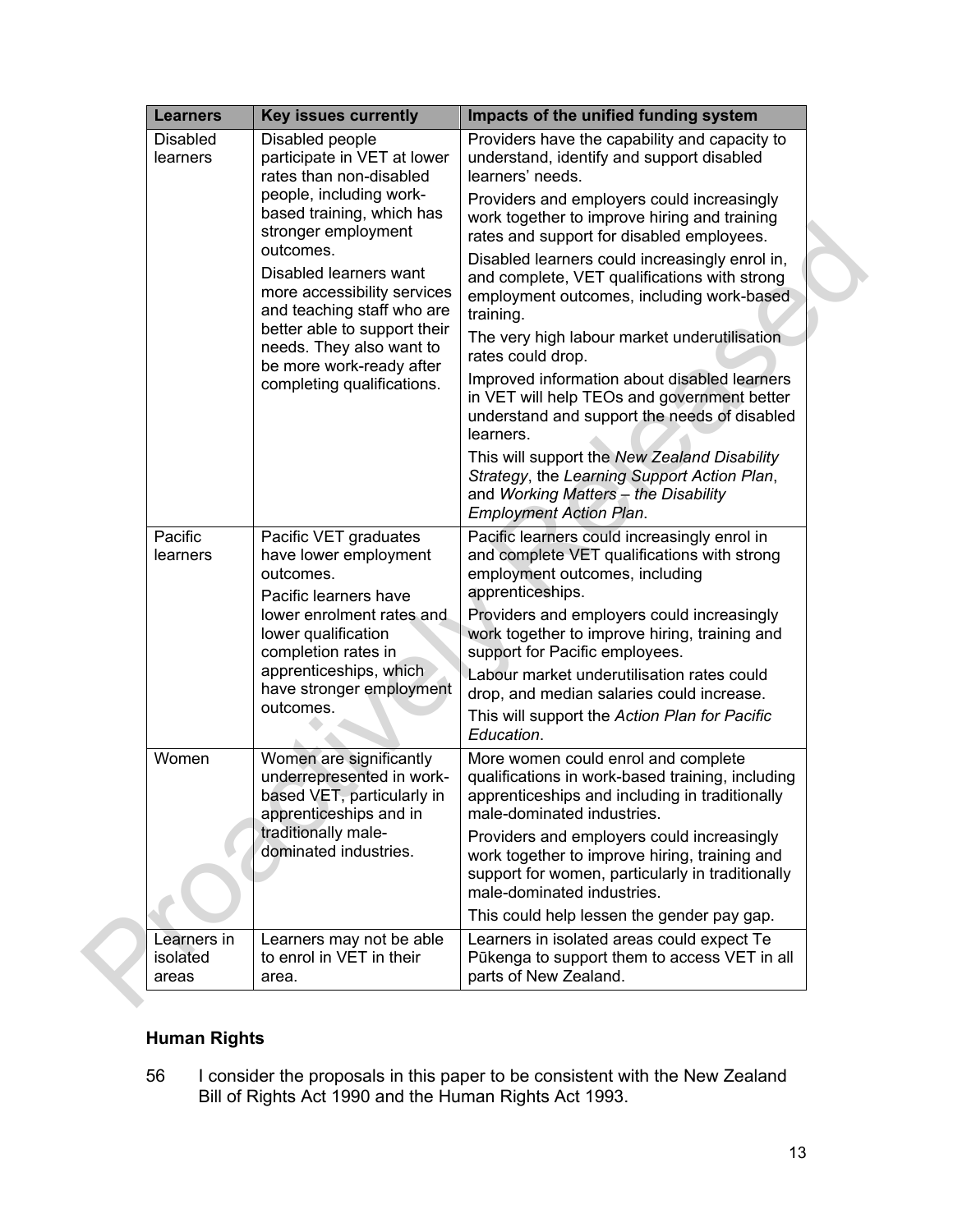57 Improved support for disabled learners in VET would help support the *United Nations Convention on the Rights of Persons with Disabilities, Article 24 – Education, and Article 27 – Work and Employment.* 

# **Consultation**

58 The Ministry of Education consulted with the following agencies:

Education New Zealand Ministry of Pacific Peoples Ministry for Primary Industries Ministry of Social Development Tertiary Education Commission Te Puni Kōkiri Te Arawhiti – The Office for Māori Crown Relations Department of the Prime Minister and Cabinet

Office for Disability Issues New Zealand Qualifications Authority Ministry of Business, Innovation and **Employment** The Treasury

# **Communications**

59 I will work with the Minister of Finance and the Prime Minister's Office to determine how to announce these decisions.

# **Proactive Release**

60 I propose that this paper is proactively released within 30 days of Cabinet decisions having been made, with any redactions in line with the provisions of the Official Information Act 1982.

#### **Recommendations**

The Minister for Education recommends the Committee:

- 1 note that in July 2019, Cabinet agreed to develop a unified funding system for vocational education and training as part of the Reform of Vocational Education [CAB-19-MIN-0354] and that a unified funding system is the final essential part of the reform; The Ministry of Education consulted with the following agencies:<br>
Education New Zealand Chinary of Pacific Peoples<br>
Ministry of Social Development<br>
Office for Disability Issues<br>
Nimistry of Social Development<br>
Office for D
	- 2 agree to implement a unified funding system across all provider-based provision at levels 3 to 7 (non-degree) on the New Zealand Qualifications Framework and all industry training from 1 January 2023;
	- 3 agree that the unified funding system for vocational education and training have three components: a delivery component, a learner component, and a strategic component;
	- 4 agree that the delivery component allocate funding based on the subject, how delivery occurs (mode of delivery), and the amount of learning (common across all modes);
	- 5 agree to maintain the tuition subsidy funding rates for te reo and tikanga Māori provision at no less than their current funding rate, regardless of the mode of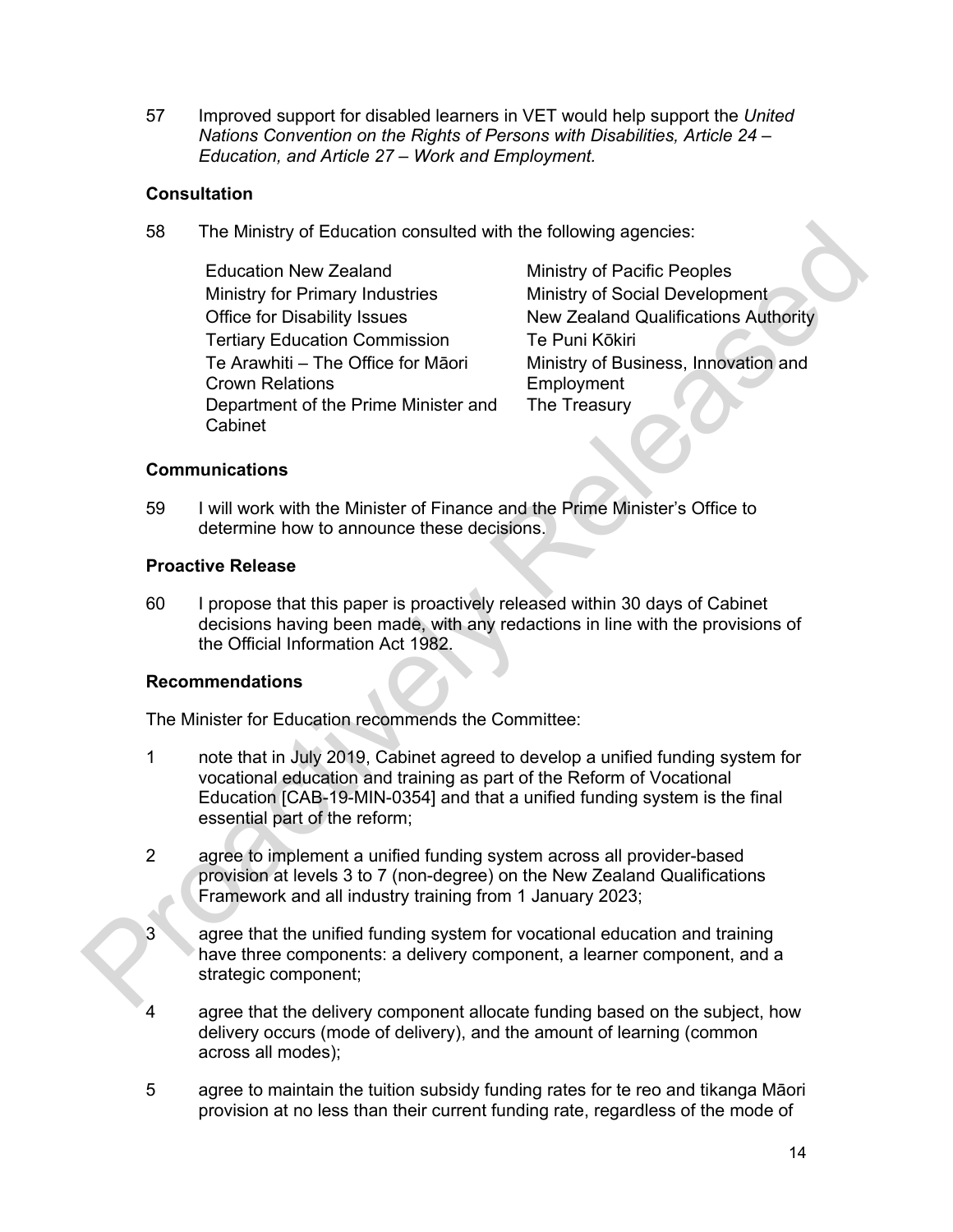delivery, while work continues on a review of funding for te reo and mātauranga Māori across all levels of tertiary education;

- 6 agree that there that there will be five modes of delivery:
	- 6.1 a provider-based mode where learners study mainly in a campus setting with supported self-directed learning, for which funding remains higher than work-based provision, but is less than current providerbased funding rates;
	- 6.2 a provider-based: extramural mode where a learner studies mainly away from campus, but not in the workplace, for which the funding rate is substantially less than the provider-based mode recognising the lower per-learner cost of delivery;
	- 6.3 a work-based mode where learning takes place primarily in the workplace, supported by both the provider and the employer, for which the funding rate is closer to provider-based provision than current funding rates;
	- 6.4 a work-based pathway to work mode, where a learner studying in a provider-based setting is assisted by the provider to find a job with a training agreement, and supported to establish their learning in the workplace, which is incentivised by the funding rate;
- 6.5 an assessment and verification mode, where an employer has created or purchased, and delivers, a programme of study, which the provider matches to the New Zealand Qualification Framework and monitors assessment, for which the funding rate is a flat rate that is lower than other modes; seling with supported self-directed teaming. for which funding remains<br>higher than work-based provision, but is less than current provider-<br>thased funding rates:<br>the state of the state and the team of the state of the stat
	- 7 agree that most learner component funding is calculated based on enrolments of learners with low prior educational achievement and disabled learners;
	- 8 agree that a portion of the learner component will be calculated based on enrolments of Māori and Pacific learners, with rates that reflect current Equity Funding;
	- 9 agree that a portion of the learner component is used to reward providers for meeting performance commitments;

s9(2)(f)(iv)

10

- 11 agree that that the strategic component be made up of two elements:
	- 11.1 funding to respond to national and regional skills priorities, including funding for Te Pūkenga to support it to meet its charter obligations to build a sustainable national network; and